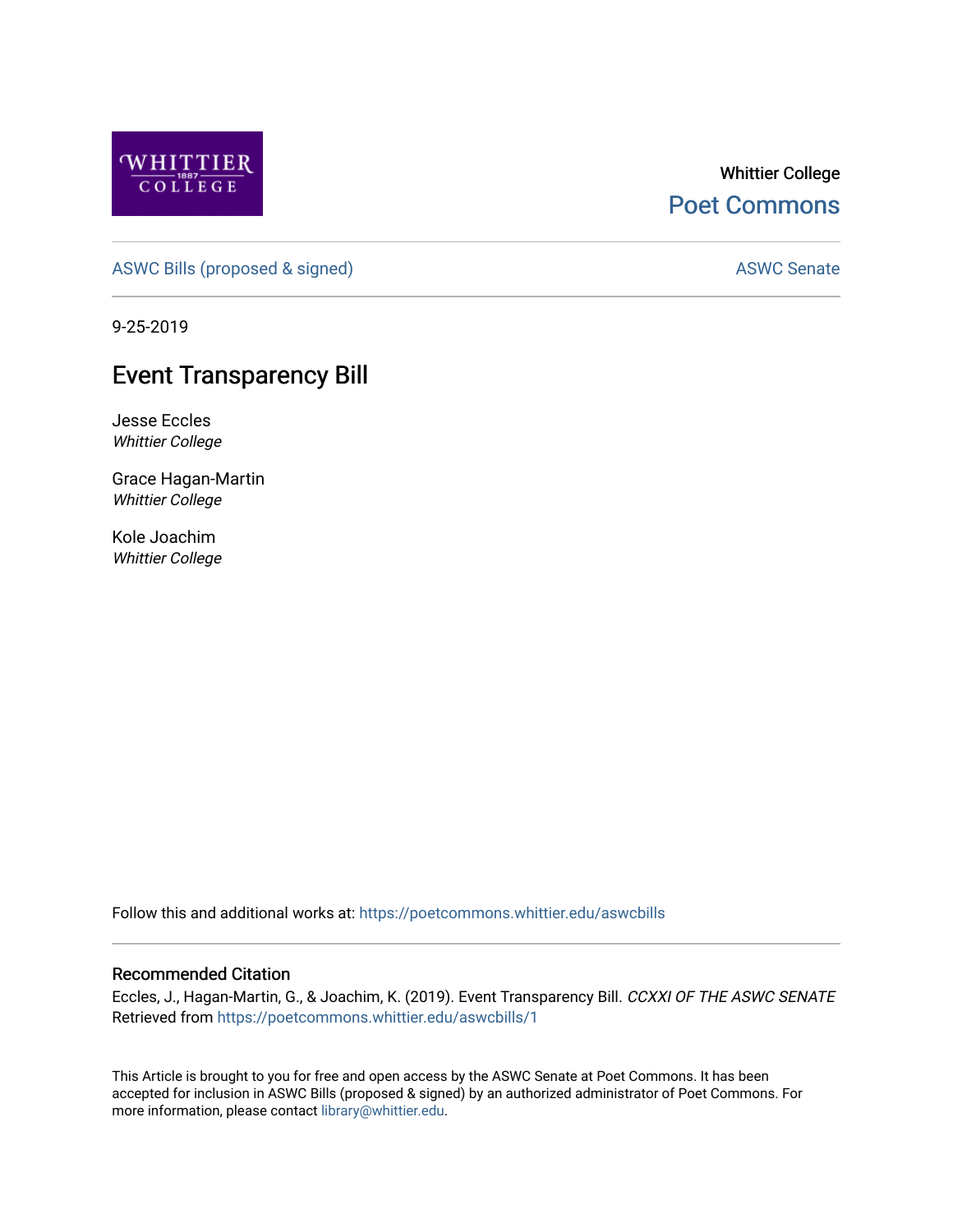

## **Event Transparency Bill** Authors: Jesse Eccles, Grace Hagan-Martin, Kole Joachim

Session: CCXXI OF THE ASWC SENATE BILL II - 9/25/2019

WHEREAS, the ASWC Mission Statement reads "*The Senate shall assist on-campus clubs and organizations in creating, promoting and implementing dynamic programs and events that involve students and add value to their educational experience*."

WHEREAS, Article IV subsection B of the ASWC Constitution states all members of the ASWC shall contribute \$120 a semester in student body fees,

WHEREAS, all students have the right to know where their student body fees are being spent,

WHEREAS, the current executive board members ran under the promise of Openness and transparency to all students,

WHEREAS, the new Media Council Budgetary Protection and Alteration Bill reads "Budget reports will be provided twice a semester to the Table, and all budget requests will be public on Engage at all times for students to view",

WHEREAS, the ASWC Senate and Media Council shall work together to promote transparency within their organizations,

WHEREAS, the ASWC has no procedure in place to record all student-organized events,

WHEREAS, the nature of people who hold positions on the ASWC Senate table is transient,

LET IT BE RESOLVED, the ASWC Senate will create a historical archive of all student run events,

LET IT FURTHER BE RESOLVED, the ASWC Executive Board will amend the funding code of student-run events to add a subsection under Article V that reads;